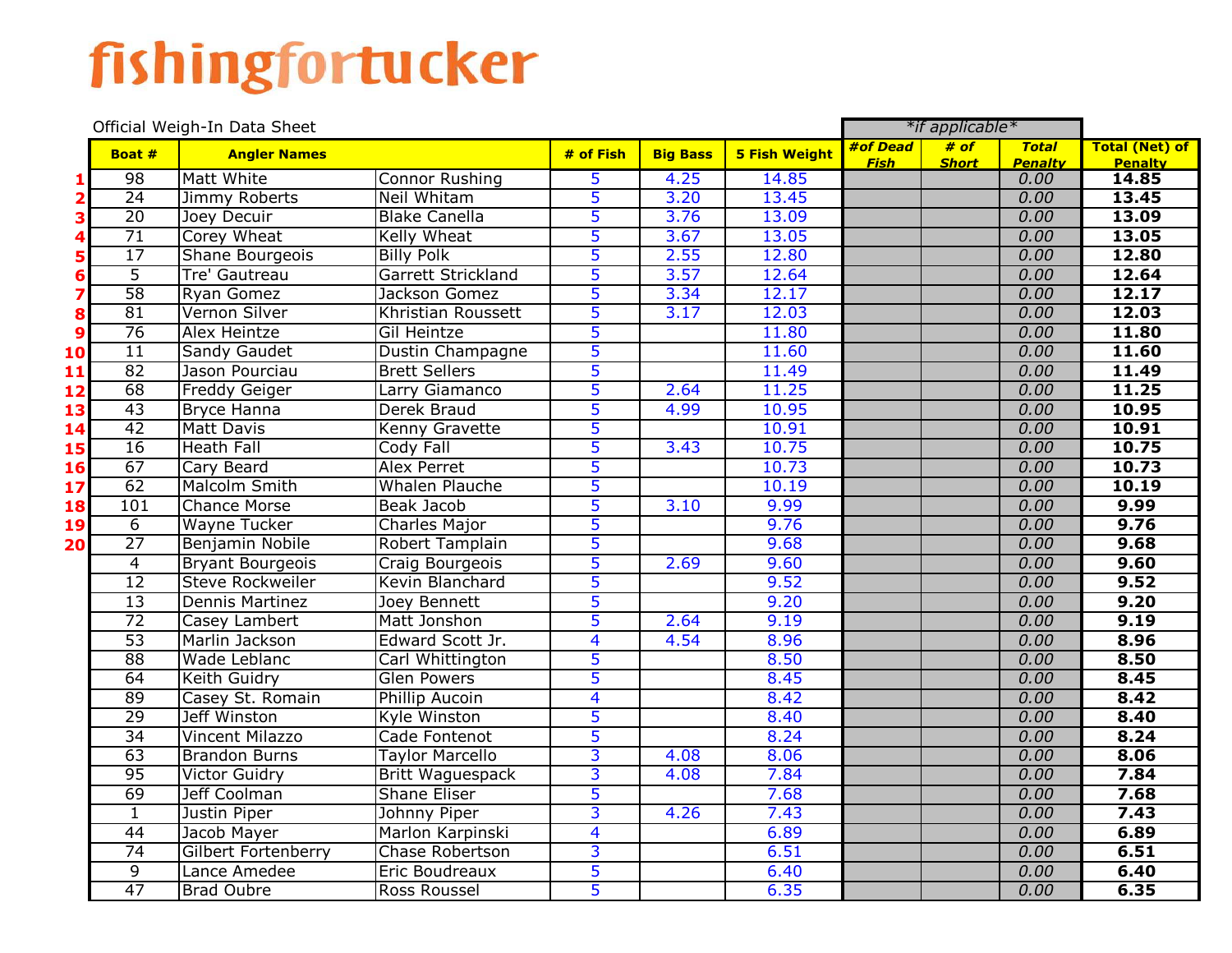## fishingfortucker

|                 | Official Weigh-In Data Sheet |                         | *if applicable* |                 |                      |             |              |                        |                        |
|-----------------|------------------------------|-------------------------|-----------------|-----------------|----------------------|-------------|--------------|------------------------|------------------------|
| Boat #          | <b>Angler Names</b>          |                         | # of Fish       | <b>Big Bass</b> | <b>5 Fish Weight</b> | #of Dead    | $#$ of       | <b>Total</b>           | <b>Total (Net) of</b>  |
| 75              | Jace Trosclair               | <b>Chance Smith</b>     |                 |                 | 5.67                 | <b>Fish</b> | <b>Short</b> | <b>Penalty</b><br>0.00 | <b>Penalty</b><br>5.67 |
| $\overline{23}$ |                              | <b>Tony Villnerve</b>   | 4<br>3          |                 | 5.34                 |             |              | 0.00                   | 5.34                   |
| 94              | Eric Brignac<br>Chris Bizett | <b>Frank Sanchez</b>    | $\overline{3}$  |                 | 5.14                 |             |              | 0.00                   | 5.14                   |
| 18              | Jason Burns                  | <b>Bart Lambert</b>     | 4               |                 | 4.24                 |             |              | 0.00                   | 4.24                   |
| 83              |                              |                         |                 |                 |                      |             |              | 0.00                   | 3.86                   |
| 93              | Joe Redmond                  | Jason Cartio            | $\overline{2}$  |                 | 3.86                 |             |              | 0.00                   |                        |
|                 | Michael Himel                | Noah Himel              | $\overline{2}$  |                 | 3.51                 |             |              |                        | 3.51                   |
| $\overline{7}$  | Lonnie Boudreaux             | Gary Haney              | $\mathbf{1}$    |                 | 2.74                 |             |              | 0.00                   | 2.74                   |
| 48              | <b>Stern Tregre</b>          | <b>Tallan Jacob</b>     | 4               |                 | 2.65                 |             |              | 0.00                   | 2.65                   |
| $\overline{31}$ | Alan Langlois                | Michael Owens           | $\overline{1}$  |                 | 2.24                 |             |              | 0.00                   | 2.24                   |
| $\overline{70}$ | Amanda Laiche                | Aaron Laiche            | $\overline{2}$  |                 | 1.09                 |             |              | 0.00                   | 1.09                   |
| 66              | Stuart Woodman               | DJ Miller               | $\overline{1}$  |                 | 0.89                 |             |              | 0.00                   | 0.89                   |
| $\overline{2}$  | Ronald Salvadras             | Corey Salvadras         |                 |                 |                      |             |              | 0.00                   | 0.00                   |
| $\overline{3}$  | Lee Paille                   | Leavitte Hamilton       |                 |                 |                      |             |              | 0.00                   | 0.00                   |
| $\overline{8}$  | Colby Thompson               | Jeremy Norris           |                 |                 |                      |             |              | 0.00                   | 0.00                   |
| 10              | Jessie Argrave               | <b>Trevor Landry</b>    |                 |                 |                      |             |              | 0.00                   | 0.00                   |
| 14              | Jared Watson                 | Cory Scallan            |                 |                 |                      |             |              | 0.00                   | 0.00                   |
| 15              | <b>Chris Cordell</b>         | <b>Byron Keith</b>      |                 |                 |                      |             |              | 0.00                   | 0.00                   |
| 19              | <b>Wayne Major</b>           | Shannon Fairchild       |                 |                 |                      |             |              | 0.00                   | 0.00                   |
| $\overline{21}$ | J.P. Bond                    | Jarrod Decoteau         |                 |                 |                      |             |              | 0.00                   | 0.00                   |
| $\overline{22}$ | <b>Eric Weaver</b>           | <b>Shane Grimmett</b>   |                 |                 |                      |             |              | 0.00                   | 0.00                   |
| 25              | <b>Teal Smith</b>            | <b>Tyler Teague</b>     |                 |                 |                      |             |              | 0.00                   | 0.00                   |
| 26              | <b>Chris Piper</b>           | <b>Neal Normand</b>     |                 |                 |                      |             |              | 0.00                   | 0.00                   |
| $\overline{28}$ | Justin Thurmond              | <b>Carly Meche</b>      |                 |                 |                      |             |              | 0.00                   | 0.00                   |
| $\overline{30}$ | Lane Martin                  | Jace Martin             |                 |                 |                      |             |              | 0.00                   | 0.00                   |
| $\overline{32}$ | <b>Damon Sims</b>            | Jody Braud              |                 |                 |                      |             |              | 0.00                   | 0.00                   |
| 33              | Chris Day                    | Julian Day              |                 |                 |                      |             |              | 0.00                   | 0.00                   |
| $\overline{35}$ | Ross Roper                   | Joey Bourgeois          |                 |                 |                      |             |              | 0.00                   | 0.00                   |
| $\overline{36}$ | Richard Leblanc              | Marco LeBlanc           |                 |                 |                      |             |              | 0.00                   | 0.00                   |
| $\overline{37}$ | <b>Robert Crowe</b>          | Joshua Dupre            |                 |                 |                      |             |              | 0.00                   | 0.00                   |
| $\overline{38}$ | Mike Pyle                    | <b>Blake Bourque</b>    |                 |                 |                      |             |              | 0.00                   | 0.00                   |
| 39              | Dwaine Cautillo              | <b>Dalton Seneca</b>    |                 |                 |                      |             |              | 0.00                   | 0.00                   |
| 40              | Paul Amedee                  | Ed Burns, Sr.           |                 |                 |                      |             |              | 0.00                   | 0.00                   |
| 41              | <b>Randy Son</b>             | Joshua Son              |                 |                 |                      |             |              | 0.00                   | 0.00                   |
| 45              | Daniel Aucoin                | <b>Timmy Davis</b>      |                 |                 |                      |             |              | 0.00                   | 0.00                   |
| 46              | Samuel Cobb                  | <b>Thomas MeCrystal</b> |                 |                 |                      |             |              | 0.00                   | 0.00                   |
| 49              | <b>Tommy LeBeau</b>          | Rodney Dutreix          |                 |                 |                      |             |              | 0.00                   | 0.00                   |
| 50              | Dylan Guillot                | <b>Brandon Fontenot</b> |                 |                 |                      |             |              | 0.00                   | 0.00                   |
| $\overline{51}$ | <b>Blaine Richard</b>        | Brennan Richard         |                 |                 |                      |             |              | 0.00                   | 0.00                   |